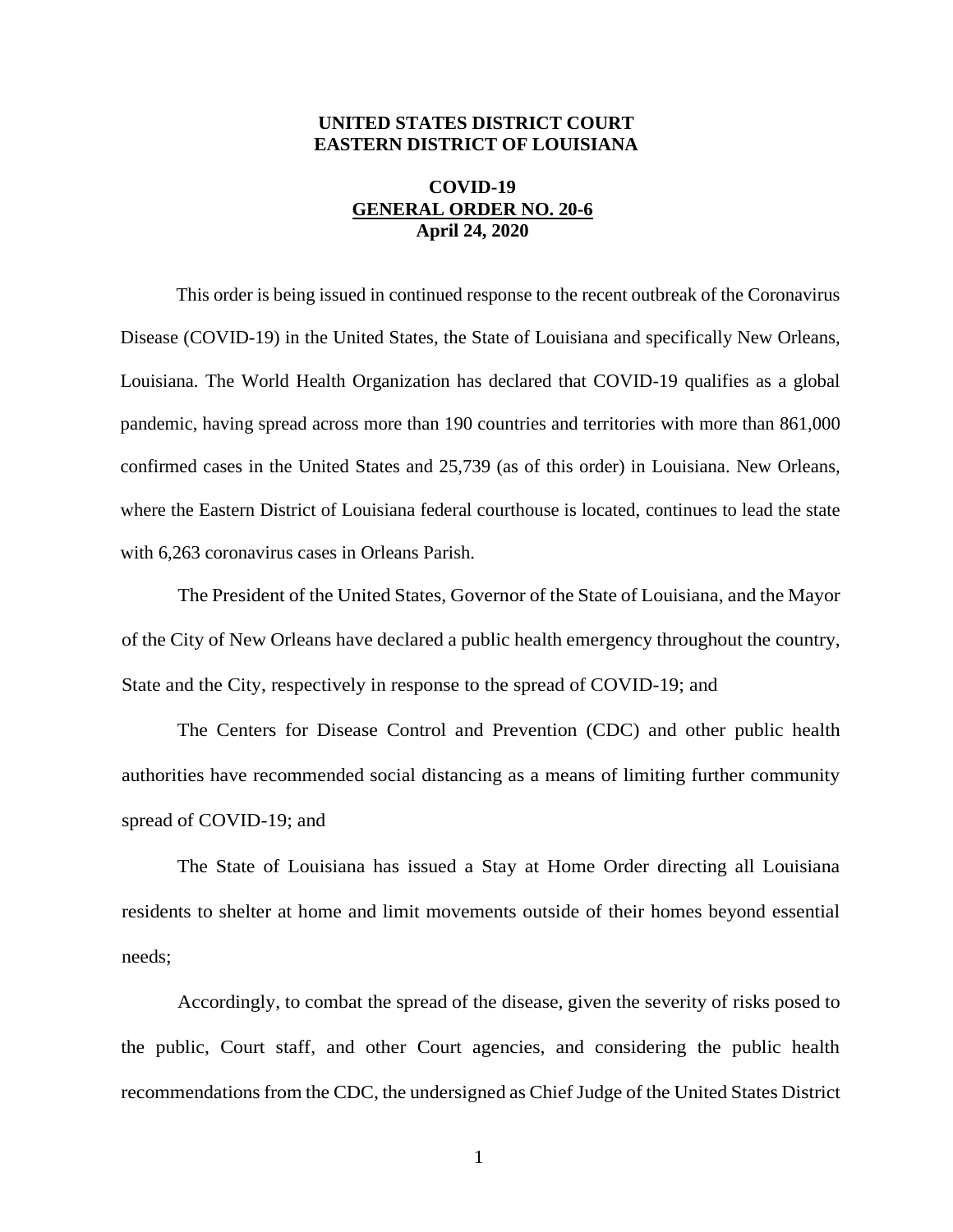Court for the Eastern District of Louisiana hereby issues the following order, which amends

COVID-19 General Order 20-2 to extend certain deadlines addressed therein:

- 1. All civil and criminal jury trials currently suspended until May 1, 2020 are hereby further suspended until August 1, 2020 and will be reset by each presiding judge. Those continuances do not continue any pending deadlines other than the trial dates. Attorneys should contact the presiding judges in their continued cases if they seek to modify such other deadlines.
- 2. With respect to other matters requiring in-person appearances, including bench trials, hearings, conferences or other proceedings in either civil or criminal matters between the date of this order and August 1, 2020, counsel must contact the presiding judge's chambers to determine whether and how the matter will proceed.
- 3. For reasons given above and below, all grand jury proceedings in this District are suspended until August 1, 2020, subject to change upon motion from the government and further orders of the Court.
- 4. With regard to criminal matters, due to the Court's reduced ability to obtain an adequate spectrum of jurors and the effect of the recommendations from the above public health organizations on the ability of counsel and Court staff to be present in the courtroom, the time period of the postponements implemented by this administrative order will be excluded under the Speedy Trial Act, as the Court specifically finds that the ends of justice served by ordering the postponements outweigh the best interest of the public and any defendant's right to a speedy trial, pursuant to 18 U.S.C.§ 3161(h)(7)(A).
- 5. All events involving the Court or scheduled to be held in the courthouse that are not case-specific, including, but not limited to, continuing legal education courses, public tours, Inns of Court meetings, and naturalization ceremonies conducted by the Court, which are scheduled to occur between May 1, 2020 and August 1, 2020, are hereby cancelled and will be rescheduled when appropriate.